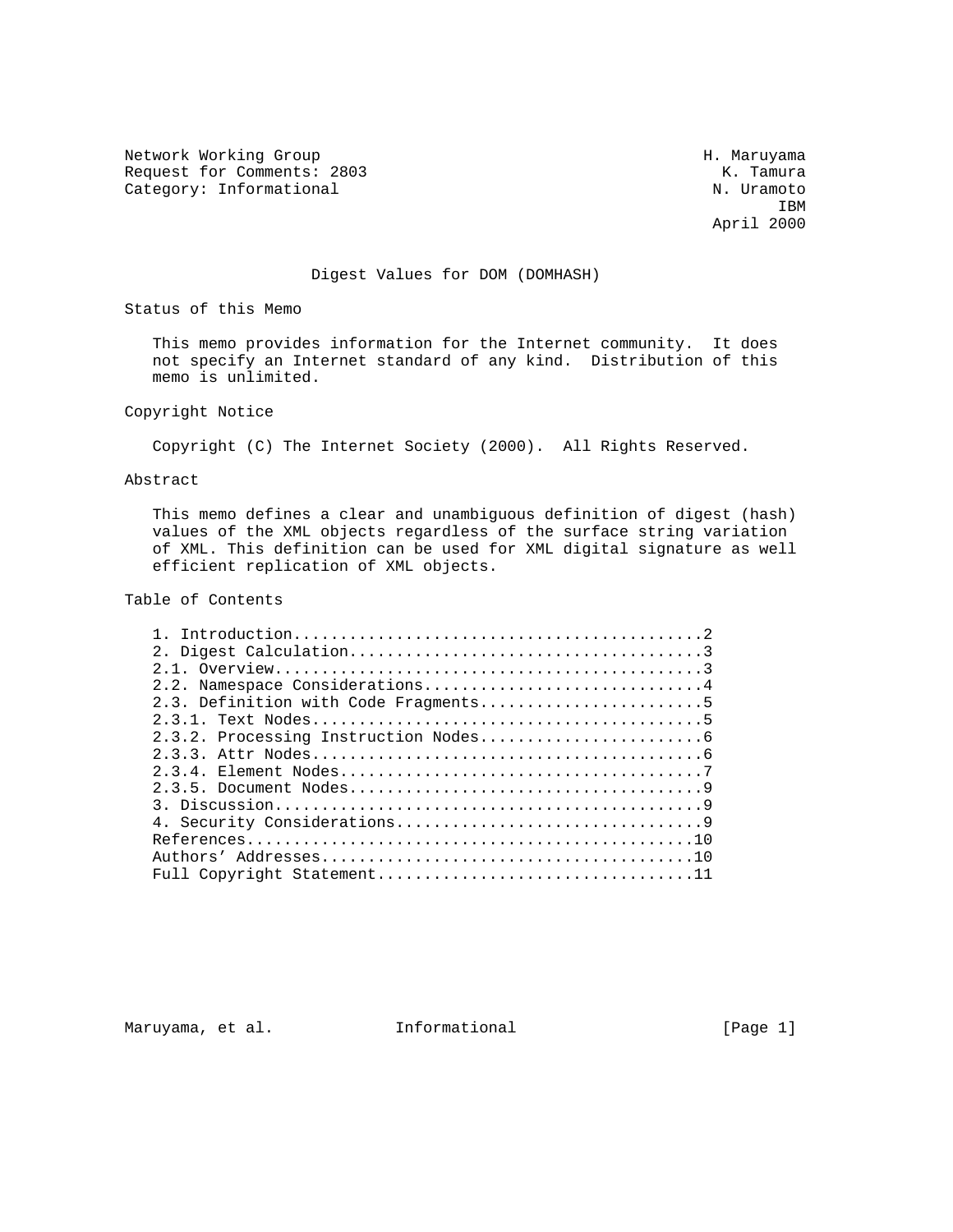#### 1. Introduction

 The purpose of this document is to give a clear and unambiguous definition of digest (hash) values of the XML objects [XML]. Two subtrees are considered identical if their hash values are the same, and different if their hash values are different.

 There are at least two usage scenarios of DOMHASH. One is as a basis for digital signatures for XML. Digital signature algorithms normally require hashing a signed content before signing. DOMHASH provides a concrete definition of the hash value calculation.

 The other is to use DOMHASH when synchronizing two DOM structures [DOM]. Suppose that a server program generates a DOM structure which is to be rendered by clients. If the server makes frequent small changes on a large DOM tree, it is desirable that only the modified parts are sent over to the client. A client can initiate a request by sending the root hash value of the structure in the cache memory. If it matches with the root hash value of the current server structure, nothing needs be sent. If not, then the server compares the client hash with the older versions in the server's cache. If it finds one that matches the client's version of the structure, then it locates differences with the current version by recursively comparing the hash values of each node. This way, the client can receive only an updated portion of a large structure without requesting the whole thing.

 One way of defining digest values is to take a surface string as the input for a digest algorithm. However, this approach has several drawbacks. The same internal DOM structure may be represented in may different ways as surface strings even if they strictly conform to the XML specification. Treatment of white spaces, selection of character encodings, entity references (i.e., use of ampersands), and so on have impact on the generation of a surface string. If the implementations of surface string generation are different, the hash values would be different, resulting in unvalidatable digital signatures and unsuccessful detection of identical DOM structures. Therefore, it is desirable that digest of DOM is defined in the DOM terms -- that is, as an unambiguous algorithm operating on a DOM tree. This is the approach we take in this specification.

 Introduction of namespace is another source of variation of surface string because different namespace prefixes can be used for representing the same namespace URI [URI]. In the following example, the namespace prefix "edi" is bound to the URI "http://ecommerce.org/schema" but this prefix can be arbitrary chosen without changing the logical contents as shown in the second example.

Maruyama, et al. 1nformational 1999 [Page 2]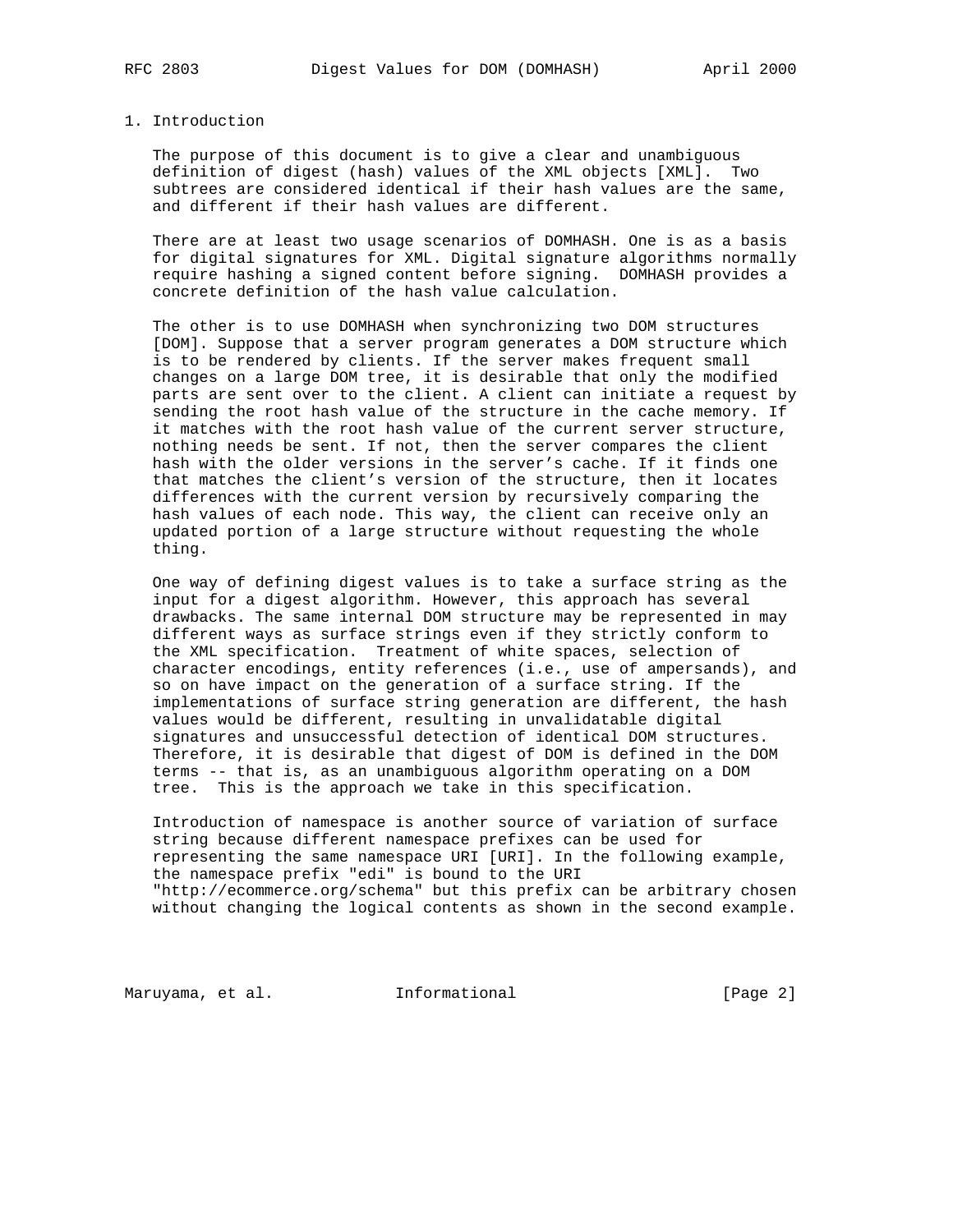```
 <?xml version="1.0"?>
    <root xmlns:edi='http://ecommerce.org/schema'>
         <edi:order>
 :
         </edi:order>
    </root>
    <?xml version="1.0"?>
    <root xmlns:ec='http://ecommerce.org/schema'>
        <ec:order>
```

```
 :
      </ec:order>
   </root>
```
 The DOMHASH defined in this document is designed so that the choice of the namespace prefix does not affect the digest value. In the above example, both the "root" elements will get the same digest value.

- 2. Digest Calculation
- 2.1. Overview

 Hash values are defined on the DOM type Node. We consider the following five node types that are used for representing a DOM document structure:

- Text

- ProcessingInstruction
- Attr
- Element
- Document

 Comment nodes and Document Type Definitions (DTDs) do not participate in the digest value calculation. This is because DOM does not require a conformant processor to create data structures for these. DOMHASH is designed so that it can be computed with any XML processor conformant to the DOM or SAX [SAX] specification.

 Nodes with the node type EntityReference must be expanded prior to digest calculation.

 The digest values are defined recursively on each level of the DOM tree so that only a relevant part needs to be recalculated when a small portion of the tree is changed.

Maruyama, et al. 1nformational 1999 [Page 3]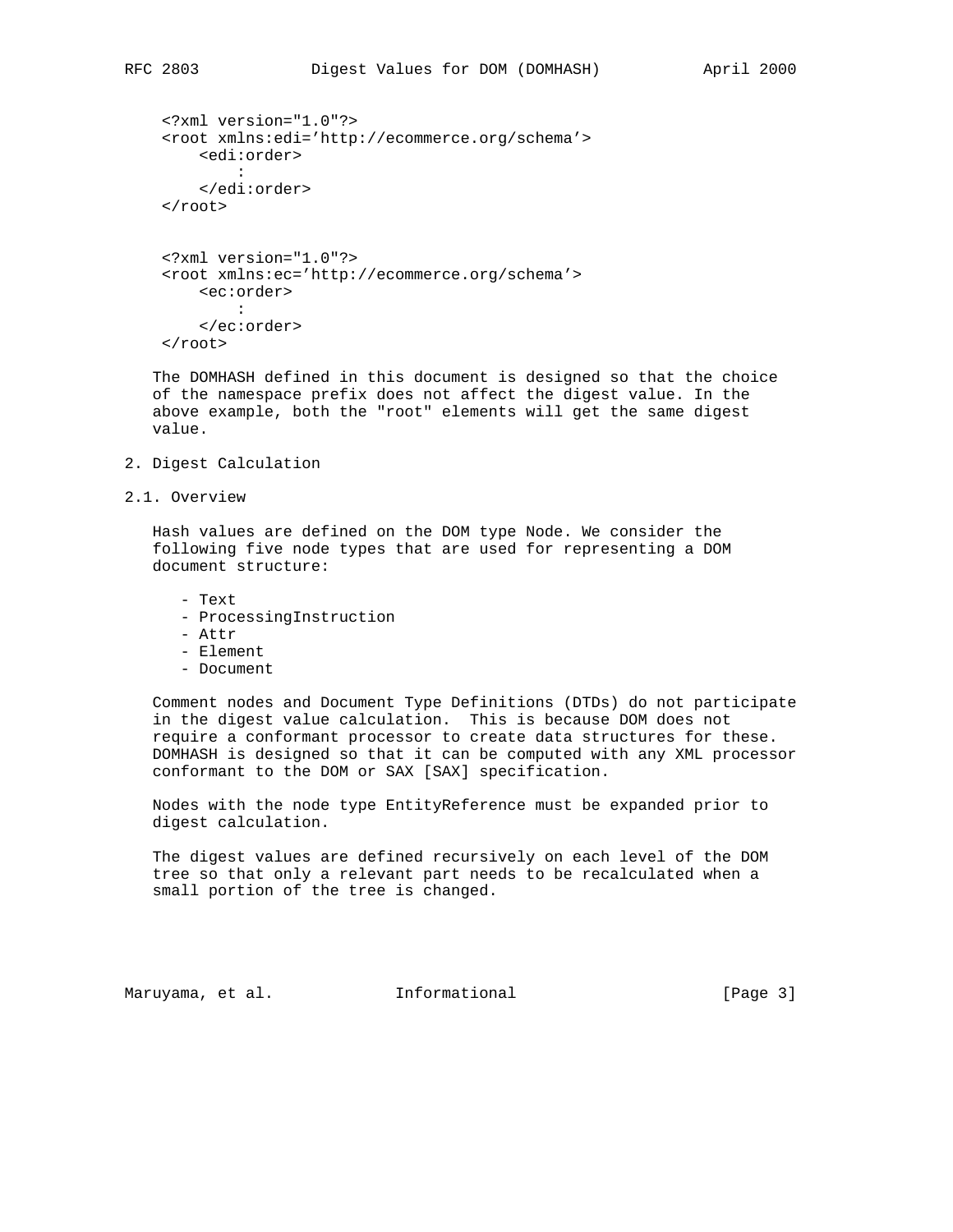Below, we give the precise definitions of digest for these types. We describe the format of the data to be supplied to a hash algorithm using a figure and a simple description, followed by a Java code fragment using the DOM API and the JDK 1.1 Platform Core API only. Therefore, the semantics should be unambiguous.

 As the rule of thumb, all strings are to be in UTF-16BE [UTF16]. If there is a sequence of text nodes without any element nodes in between, these text nodes are merged into one by concatenating them. A zero-length text node is always ignored.

 Note that validating and non-validating XML processors may generate different DOM trees from the same XML document, due to attribute normalization and default attributes. If DOMHASH is to be used for testing logical equivalence between two XML documents (as opposed to DOM trees), it may be necessary to normalize attributes and supply default attributes prior to DOMHASH calculation.

 Some legacy character encodings (such as ISO-2022-JP) have certain ambiguity in translating into Unicode. This is again dependent on XML processors. Treatment of such processor dependencies is out of scope of this document.

2.2. Namespace Considerations

 To avoid the dependence on the namespace prefix, we use "expanded names" to do digest calculation. If an element name or an attribute name is qualified either by a explicit namespace prefix or by a default namespace, the name's LocalPart is prepended by the URI of the namespace (the namespace name as defined in the Namespace specification [NAM]) and a colon before digest calculation. In the following example, the default qualified name "order" is expanded into "http://ecommerce.org/schema:order" while the explicit qualified name "book:title" is expanded into "urn:loc.gov:books:title" before digest calculation.

<?xml version="1.0"?>

 <root xmlns='http://ecommerce.org/schema' xmlns:book='urn:loc.gov:books'> <order> <book:title> ... </book:title> : </order> </root>

Maruyama, et al. 1nformational 1999 [Page 4]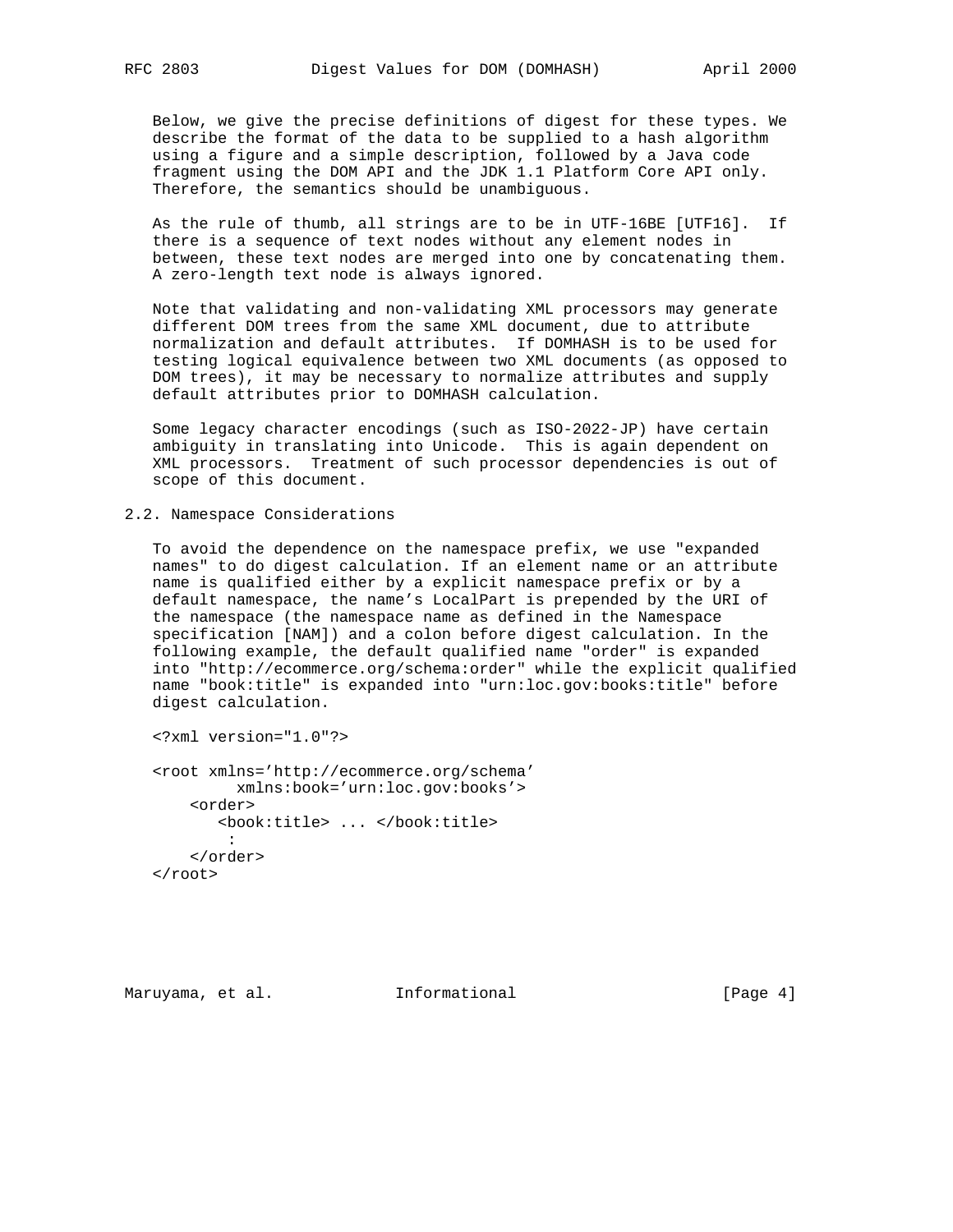We define an expanded name (either for element or attribute) as follows:

If a name is not qualified, the expanded name is the name itself.

 If a name is qualified with the prefix "xmlns", the expanded name is undefined.

 If a name is qualified either by default or by an explicit namespace prefix, the expanded name is URI bound to the namespace + ":" + LocalPart

 In the following example code, we assume that the getExpandedName() method (which returns the expanded name as defined above) is defined in both Element and Attr interfaces of DOM.

 Note that the digest values are not defined on namespace declarations. In other words, the digest value is not defined for an attribute when

- the attribute name is "xmlns", or
- the namespace prefix is "xmlns".

 In the above example, the two attributes which are namespace declarations do not have digest values and therefore will not participate in the calculation of the digest value of the "root" element.

#### 2.3. Definition with Code Fragments

 The code fragments in the definitions below assume that they are in implementation classes of Node. Therefore, a methods call without an explicit object reference is for the Node itself. For example, getData() returns the text data of the current node if it is a Text node. The parameter digestAlgorithm is to be replaced by an identifier of the digest algorithm, such as "MD5" [MD5] and "SHA-1" [SHA].

 The computation should begin with a four byte integer that represents the type of the node, such as TEXT NODE or ELEMENT NODE.

2.3.1. Text Nodes

 The hash value of a Text node is computed on the four byte header followed by the UTF-16BE encoded text string.

- TEXT\_NODE (3) in 32 bit network-byte-ordered integer

- Text data in UTF-16BE stream (variable length)

Maruyama, et al. 1nformational 1999 [Page 5]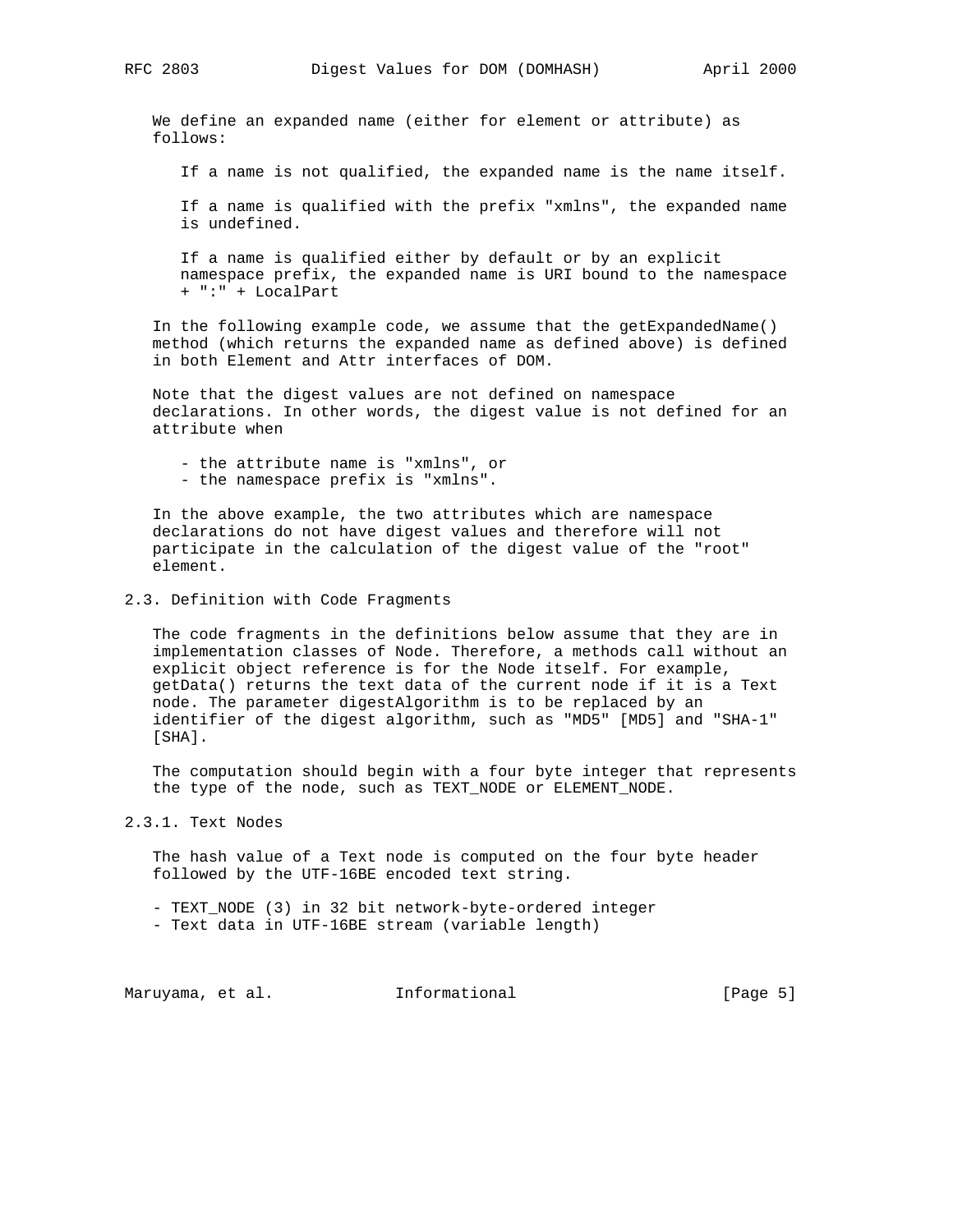```
 public byte[] getDigest(String digestAlgorithm) {
     MessageDigest md = MessageDigest.getInstance(digestAlgorithm);
     md.update((byte)0);
    md.update((byte)0);
    md.update((byte)0);
    md.update((byte)3);
    md.update(getData().getBytes("UnicodeBigUnmarked"));
    return md.digest();
 }
```
 Here, MessageDigest is in the package java.security.\*, one of the built-in packages of JDK 1.1.

#### 2.3.2. ProcessingInstruction Nodes

 A ProcessingInstruction (PI) node has two components: the target and the data. Accordingly, the hash is computed on the concatenation of both, separated by 'x0000'. PI data is from the first non white space character after the target to the character immediately preceding the "?>".

- PROCESSING\_INSTRUCTION\_NODE (7) in 32 bit network-byte-ordered integer
- PI target in UTF-16BE stream (variable length)

```
- 0x00 0x00
```
- PI data in UTF-16BE stream (variable length)

```
 public byte[] getDigest(String digestAlgorithm) {
     MessageDigest md = MessageDigest.getInstance(digestAlgorithm);
     md.update((byte)0);
     md.update((byte)0);
     md.update((byte)0);
     md.update((byte)7);
     md.update(getName().getBytes("UnicodeBigUnmarked"));
     md.update((byte)0);
     md.update((byte)0);
     md.update(getData().getBytes("UnicodeBigUnmarked"));
     return md.digest();
 }
```

```
2.3.3. Attr Nodes
```
 The digest value of Attr nodes are defined similarly to PI nodes, except that we need a separator between the expanded attribute name and the attribute value. The '0x0000' value in UTF-16BE is allowed nowhere in an XML document, so it can serve as an unambiguous separator. The expanded name must be used as the attribute name because it may be qualified. Note that if the attribute is a

Maruyama, et al. 1nformational 1999 (Page 6)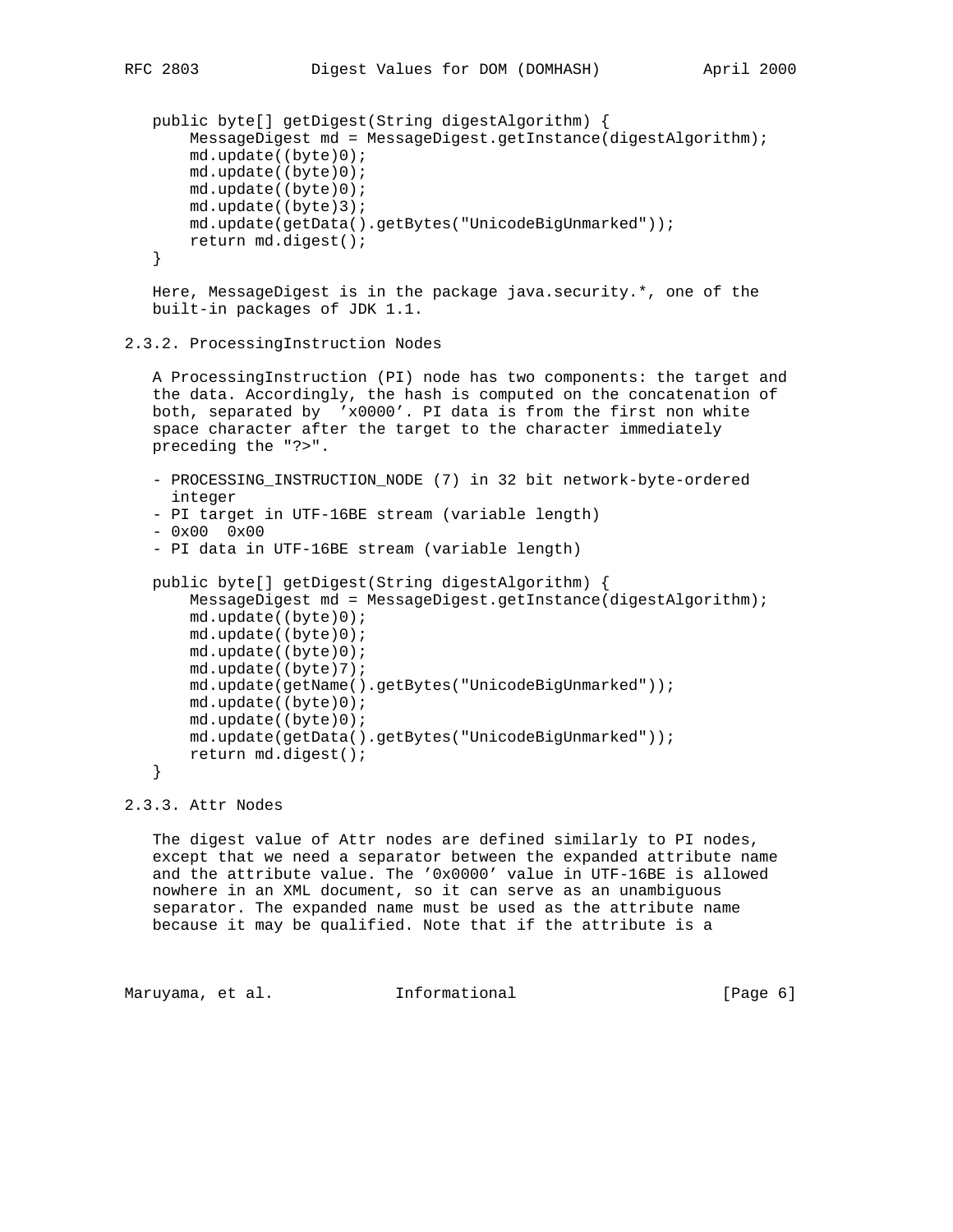namespace declaration (either the attribute name is "xmlns" or its prefix is "xmlns"), the digest value is undefined and the getDigest() method should return null.

```
 - ATTRIBUTE_NODE (2) in 32 bit network-byte-ordered integer
 - Expanded attribute name in UTF-16BE stream (variable length)
- 0x00 0x00 - Attribute value in UTF-16BE stream (variable length)
 public byte[] getDigest(String digestAlgorithm) {
     if (getNodeName().equals("xmlns")
            || getNodeName().startsWith("xmlns:"))
         return null;
     MessageDigest md = MessageDigest.getInstance(digestAlgorithm);
     md.update((byte)0);
     md.update((byte)0);
     md.update((byte)0);
     md.update((byte)2);
     md.update(getExpandedName().getBytes("UnicodeBigUnmarked"));
     md.update((byte)0);
     md.update((byte)0);
     md.update(getValue().getBytes("UnicodeBigUnmarked"));
     return md.digest();
 }
```
### 2.3.4. Element Nodes

 Element nodes are the most complex because they consist of other nodes recursively. Hash values of these component nodes are used to calculate the node's digest so that we can save computation when the structure is partially changed.

 First, all the attributes except for namespace declarations must be collected. This list is sorted lexicographically by the expanded attribute names (based on Unicode character code points). When no surrogate characters are involved, this is the same as sorting in ascending order in terms of the UTF-16BE encoded expanded attribute names, using the string comparison operator String.compareTo() in Java.

- ELEMENT\_NODE (1) in 32 bit network-byte-ordered integer
- Expanded element name in UTF-16BE stream (variable length)

```
- 0x00 0x00
```
- A number of non-namespace-declaration attributes in 32 bit network-byte-ordered unsigned integer
- Sequence of digest values of non-namespace-declaration attributes, sorted lexicographically by expanded attribute names
- A number of child nodes (except for Comment nodes) in 32bit

Maruyama, et al. 1nformational 1999 [Page 7]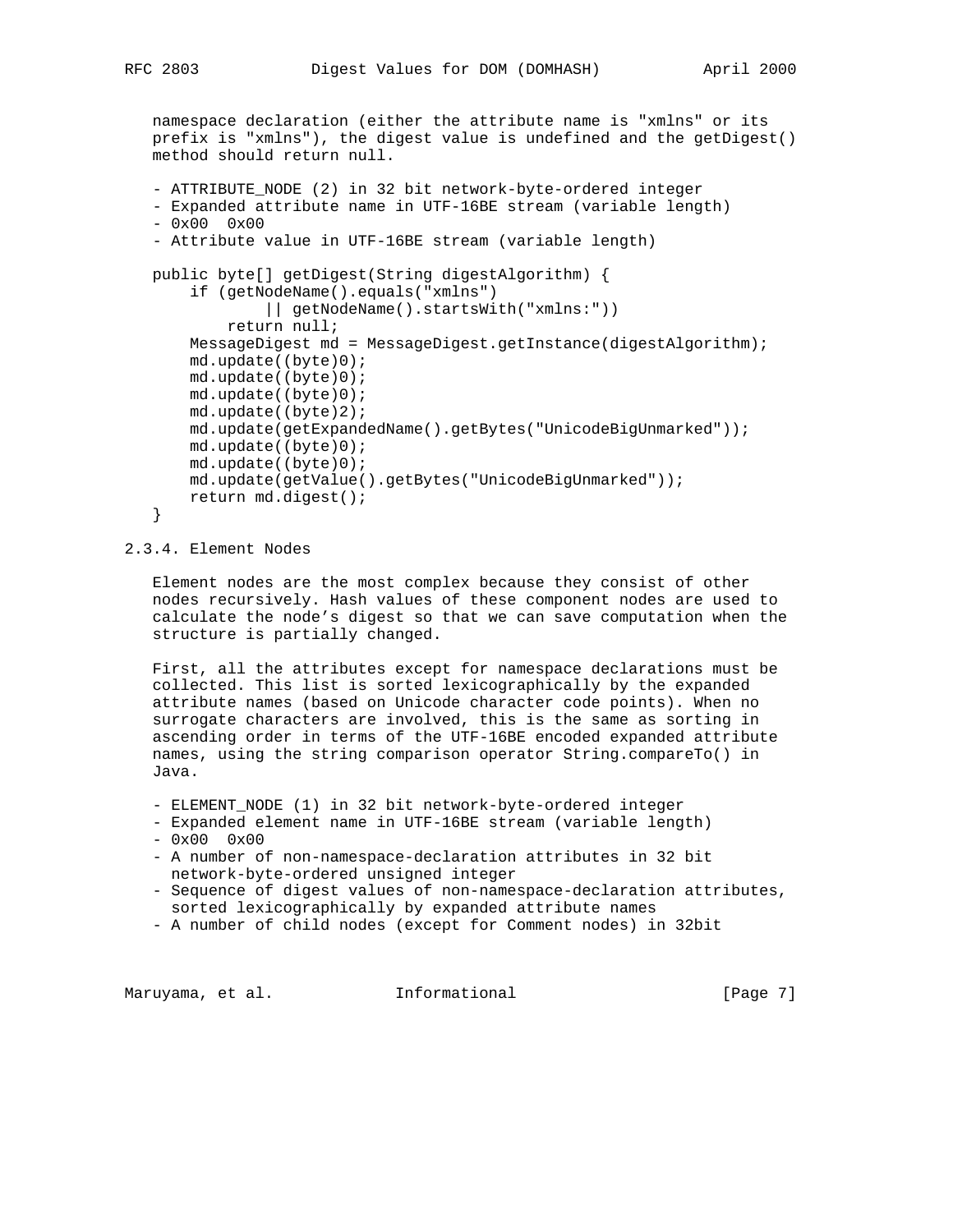```
 network-byte-ordered unsigned integer
   - Sequence of digest values of each child node except for Comment
     nodes (variable length) (A sequence of child texts is merged to one
     text. A zero-length text and Comment nodes are not counted as
     child)
   public byte[] getDigest(String digestAlgorithm) {
       MessageDigest md = MessageDigest.getInstance(digestAlgorithm);
       ByteArrayOutputStream baos = new ByteArrayOutputStream();
       DataOutputStream dos = new DataOutputStream(baos);
       dos.writeInt(ELEMENT_NODE);//This is stored in network byte order
       dos.write(getExpandedName().getBytes("UnicodeBigUnmarked"));
       dos.write((byte)0);
       dos.write((byte)0);
       // Collect all attributes except for namespace declarations
       NamedNodeMap nnm = this.getAttributes();
       int len = nnm.getLength()
               // Find "xmlns" or "xmlns:foo" in nnm and omit it.
 ...
       dos.writeInt(len); // This is sorted in the network byte order
       // Sort attributes lexicographically by expanded attribute
       // names.
 ...
       // Assume that 'Attr[] aattr' has sorted Attribute instances.
      for (int i = 0; i < len; i ++)
           dos.write(aattr[i].getDigest(digestAlgorithm));
       Node n = this.getFirstChild();
       // Assume that adjoining Texts are merged,
       // there is no 0-length Text, and
       // comment nodes are removed.
       len = this.getChildNodes().getLength();
       dos.writeInt(len); // This is stored in the network byte order
      while (n := null) {
           dos.write(n.getDigest(digestAlgorithm));
           n = n.getNextSibling();
       }
       dos.close();
       md.update(baos.toByteArray());
       return md.digest();
   }
```
Maruyama, et al. 1nformational 1999 [Page 8]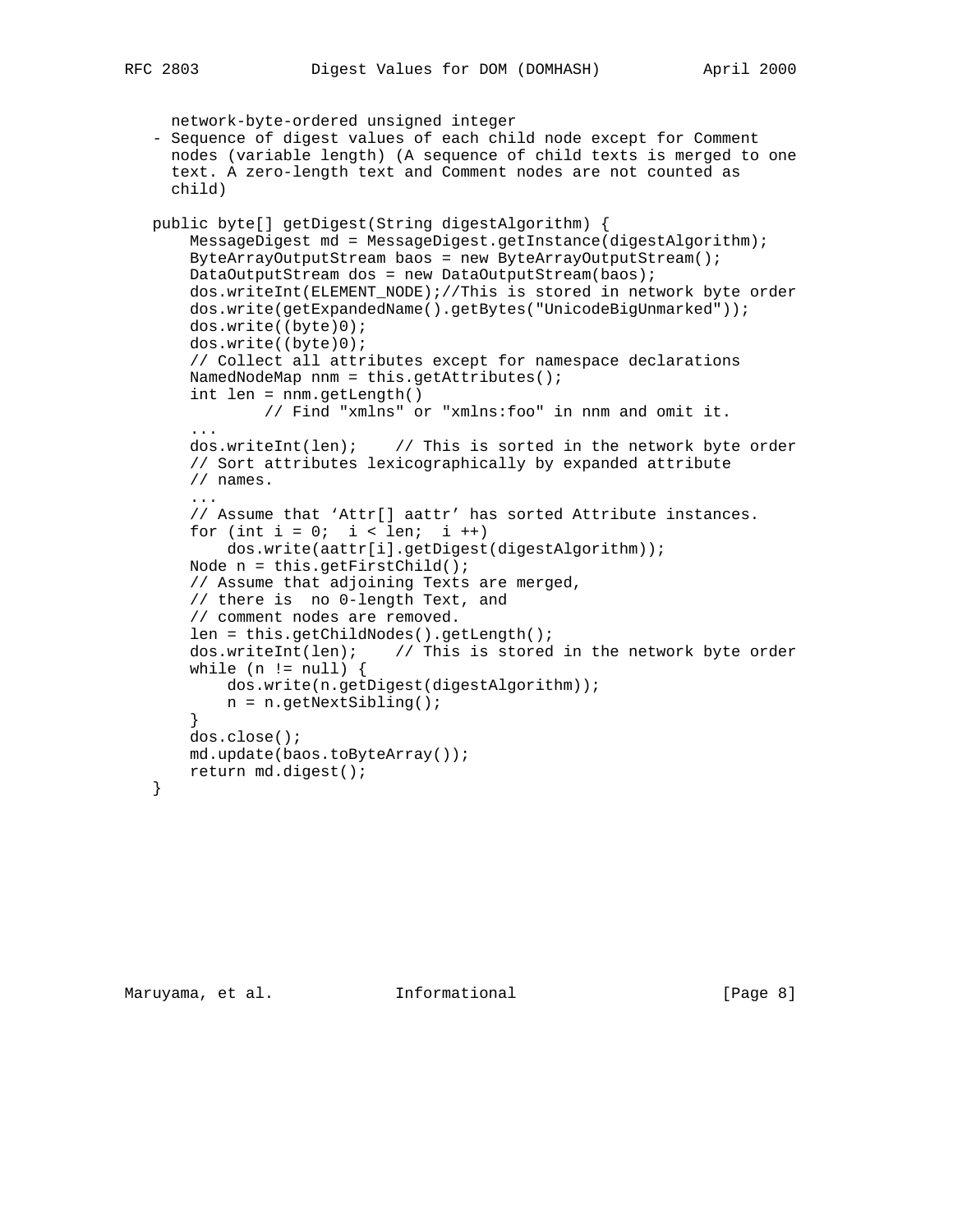```
2.3.5. Document Nodes
```
 A Document node may have PI nodes before and after the root Element node. The digest value of a Document node is computed based on the sequence of the digest values of the pre-root PI nodes, the root Element node, and the post-root PI nodes in this order. Comment nodes and DocumentType nodes, if any, are ignored.

- DOCUMENT\_NODE (9) in 32 bit network-byte-ordered integer
- A number of child nodes (except for Comment and DocumentType nodes) in 32bit network-byte-ordered unsigned integer
- Sequence of digest values of each child node except for Comment and DocumentType nodes (variable length)

```
 public byte[] getDigest(String digestAlgorithm) {
         MessageDigest md = MessageDigest.getInstance(digestAlgorithm);
         ByteArrayOutputStream baos = new ByteArrayOutputStream();
         DataOutputStream dos = new DataOutputStream(baos);
         dos.writeInt(DOCUMENT_NODE);//This is stored in network byte order
         // Assume that Comment and DocumentType nodes are removed and this
         // node has only an Element node and PI nodes.
         len = this.getChildNodes().getLength();
         dos.writeInt(len); // This is stored in the network byte order
         Node n = this.getFirstChild();
        while (n := null) {
             dos.write(n.getDigest(digestAlgorithm));
             n = n.getNextSibling();
 }
         dos.close();
         md.update(baos.toByteArray());
         return md.digest();
      }
```
3. Discussion

 The definition described above can be efficiently implemented with any XML processor that is conformant to either DOM and SAX specification. Reference implementations are available on request.

4. Security Considerations

 DOMHASH is expected to be used as the basis for digital signatures and other security and integrity uses. It's appropriateness for such uses depends on the security of the hash algorithm used and inclusion of the fundamental characteristics it is desired to check in parts of the DOM model incorporated in the digest by DOMHASH.

Maruyama, et al. 1nformational 1999 [Page 9]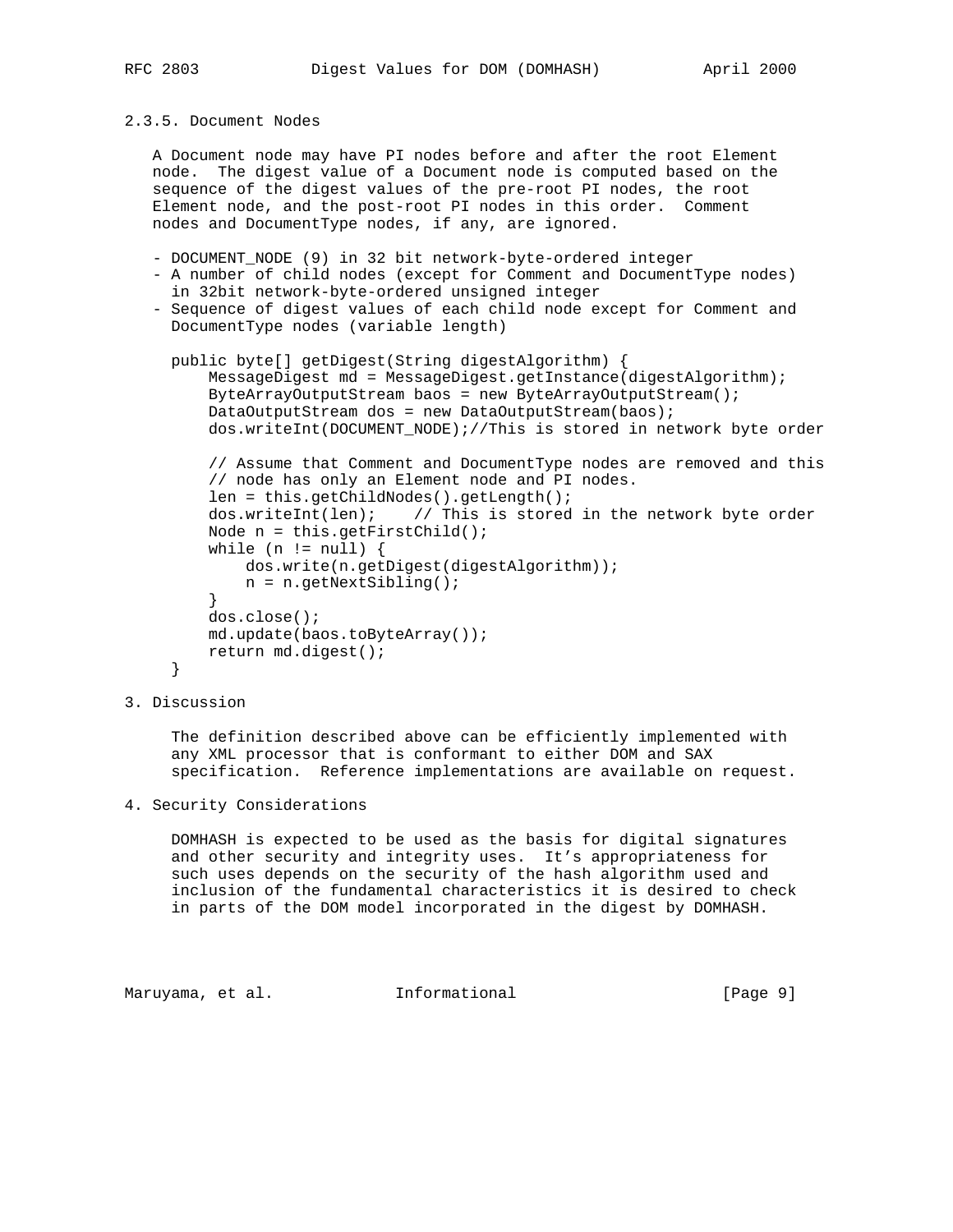References

- [DOM] "Document Object Model (DOM), Level 1 Specification", October 1998, http://www.w3.org/TR/REC-DOM-Level-1/
- [MD5] Rivest, R., "The MD5 Message-Digest Algorithm", RFC 1321, April 1992.
- [NAM] Tim Bray, Dave Hollander, Andrew Layman, "Namespaces in XML", http://www.w3.org/TR/1999/REC-xml-names-19990114.
- [SAX] David Megginson, "SAX 1.0: The Simple API for XML", http://www.megginson.com/SAX/, May 1998.
- [SHA] (US) National Institute of Standards and Technology, "Federal Information Processing Standards Publication 180-1: Secure Hash Standard", 17 April 1995.
- [URI] Berners-Lee, T., Fielding, R. and L. Masinter, "Uniform Resource Identifiers (URI): Generic Syntax", RFC 2396, August 1998.
- [UTF16] Hoffman, P., Yergeau, F., "UTF-16, an encoding of ISO 10646", RFC 2781, February 2000.
- [XML] Tim Bray, Jean Paoli, C. M. Sperber-McQueen, "Extensible Markup Language (XML) 1.0", http://www.w3.org/TR/1998/REC-xml- 19980210

Authors' Addresses

 Hiroshi Maruyama, IBM Research, Tokyo Research Laboratory

EMail: maruyama@jp.ibm.com

 Kent Tamura, IBM Research, Tokyo Research Laboratory

EMail: kent@trl.ibm.co.jp

 Naohiko Uramoto, IBM Research, Tokyo Research Laboratory

EMail: uramoto@jp.ibm.com

Maruyama, et al. **Informational** [Page 10]